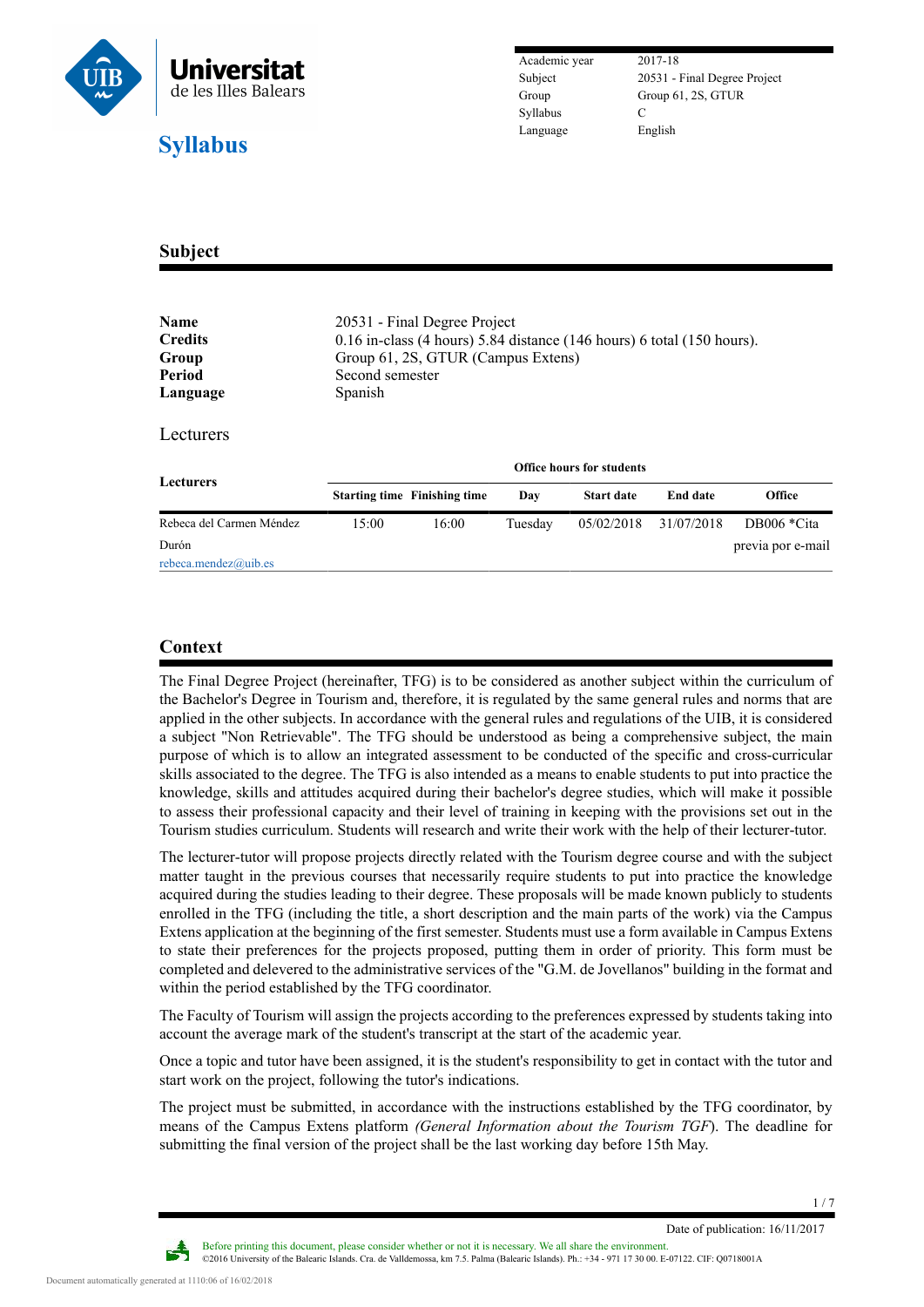

Academic year 2017-18 Syllabus C Language English

Subject 20531 - Final Degree Project Group Group 61, 2S, GTUR

Additionally, if the lecturer-tutor deems it fitting to do so, he or she may also ask the student to submit the project on paper, by email or in any other format.

## **Requirements**

The registration/enrollment in this subject is only possible in the regular registration period (September).

Essential requirements

Only students who meet the following two requirements will be able to enrol in the TFG:

They must have passed 60 credits out of all the subjects considered to be basic training subjects.

They must have passed, or be enrolled in (in the current academic year), 126 credits out of all the subjects that are considered compulsory subjects.

### **Skills**

### Specific

- \* Applying concepts, techniques and an understanding of different scientific fields to the resolution of problems (with adequate legislative knowledge), promotion of development, creation of wealth, and improved quality of life (for tourists and residents alike) through public and private sectoral planning, spatial planning, risk prevention, conservation, and policies in the fields of sustainability and equality, with quality of life and tourism experiences as key factors at all times. (CE-10).
- \* Demonstrating a command of a wide range of analytical and observational strategies, developed through habitual research methods used in different scientific fields during his/her academic training and consolidated in the workplace. (CE-11).
- \* Applying knowledge, methods and techniques in the workplace that have been acquired during his/her undergraduate training and developing them with a high degree of responsibility, ethical commitment and capacity for integration in multidisciplinary teams. (CE-12).

#### Generic

\* Knowing how to apply technical and methodological knowledge to his/her work and doing so in a professional manner, integrating the different tourism-related subject areas that he/she has studied. Possessing the necessary skills and demonstrating them by putting forward and defending arguments and solving problems in relevant subject areas. (CG-2).

#### Basic

\* You may consult the basic competencies students will have to achieve by the end of the degree at the following address: <http://www.uib.eu/study/grau/Basic-Competences-In-Bachelors-Degree-Studies/>

### **Content**

Date of publication: 16/11/2017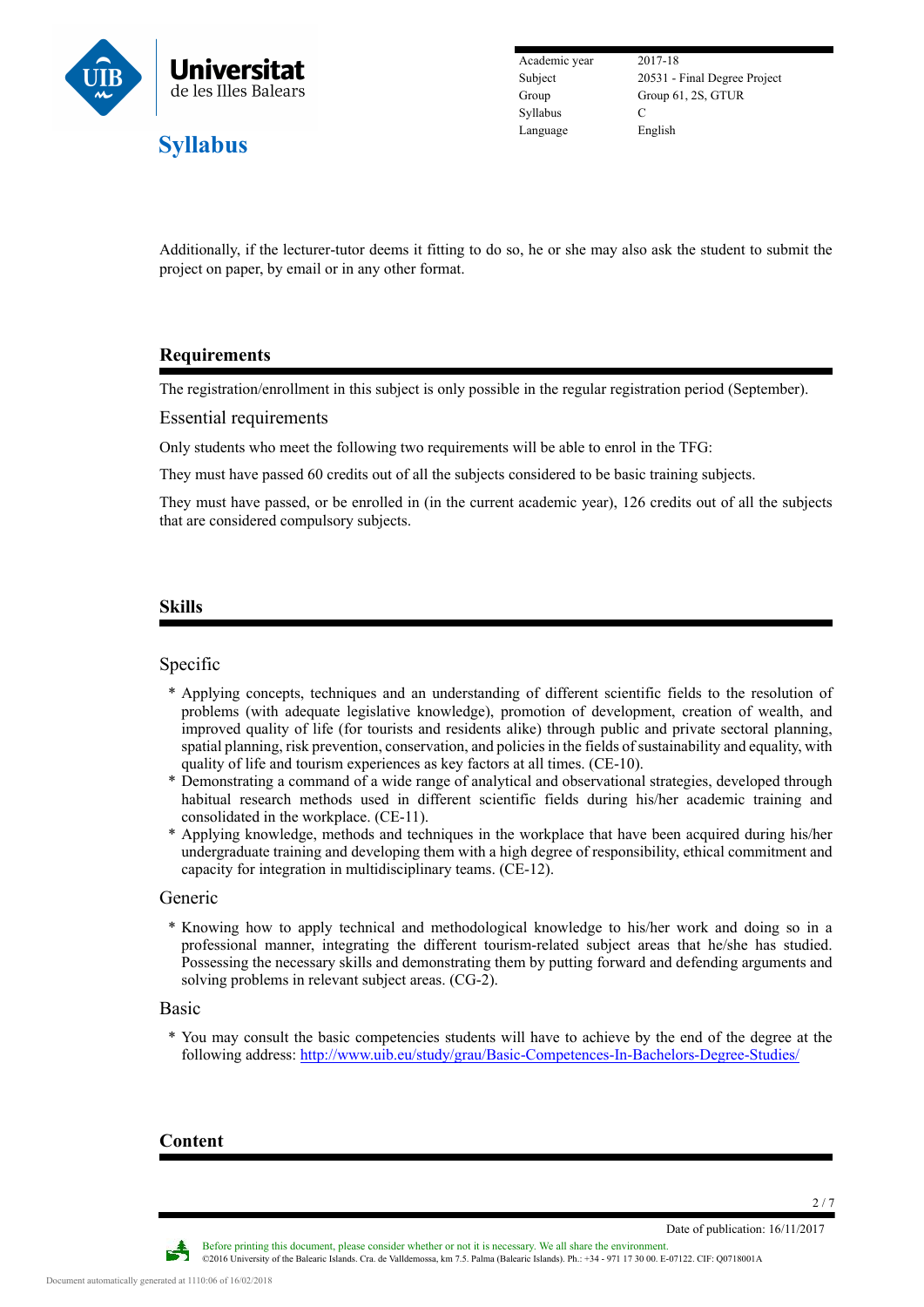

Academic year 2017-18 Syllabus C Language English

Subject 20531 - Final Degree Project Group Group 61, 2S, GTUR

The TFG must be an original, previously unpublished piece of work produced individually by the student. If it is shown that any part of the TFG has been plagiarised and/or produced by someone other than the student, the lecturer-tutor will automatically fail the student on the TFG. As in any other subject, the regulations regarding fraud will be applied in the assessment carried out by the Faculty of Tourism.

Once the project and the corresponding tutor have been assigned, the student commits him or herself to carrying out the TFG they have been assigned by signing a teaching contract, which will also be signed by the tutor. If both the tutor and the student agree to do so, the topic of the TFG initially assigned may be changed.

#### Theme content

Single module. Norms for researching and writing the TFG

The TFG shall have a maximum length of 8000 words. Any work exceeding this limit must have the tutor's express authorisation.

The presentation of the TFG must comply with the following guidelines:

- Type of font: Arial 12
- Paragraph: spacing 0, line spacing single
- Top and bottom margins: 2.5 cm; left and right margins: 3 cm

- Students are recommended to follow the norms established in the APA Style (further information available at http://www.sass.uottawa.ca/writing/kit/reference-apa.pdf)

Failure to follow these guidelines will entail a grade of "Fail".

The recommended structure of the TFG is:

- The standardised UIB title page for TFGs
- Index of contents with page numbers
- Index of tables, graphs and figures with page numbers

- Summary of the work (maximum 200 words): one in the language the project is written in and another in English

- Introduction, where the student must provide a rationale for the choice of topic, its interest and topicality

- Contextualisation and object of the study: definition of the aims that are being pursued, of the problem set out or its possible practical applications

- Description of the methodology employed
- Results of the study
- Conclusions
- References
- Annexes, if included

3 / 7

Date of publication: 16/11/2017

Before printing this document, please consider whether or not it is necessary. We all share the environment. ©2016 University of the Balearic Islands. Cra. de Valldemossa, km 7.5. Palma (Balearic Islands). Ph.: +34 - 971 17 30 00. E-07122. CIF: Q0718001A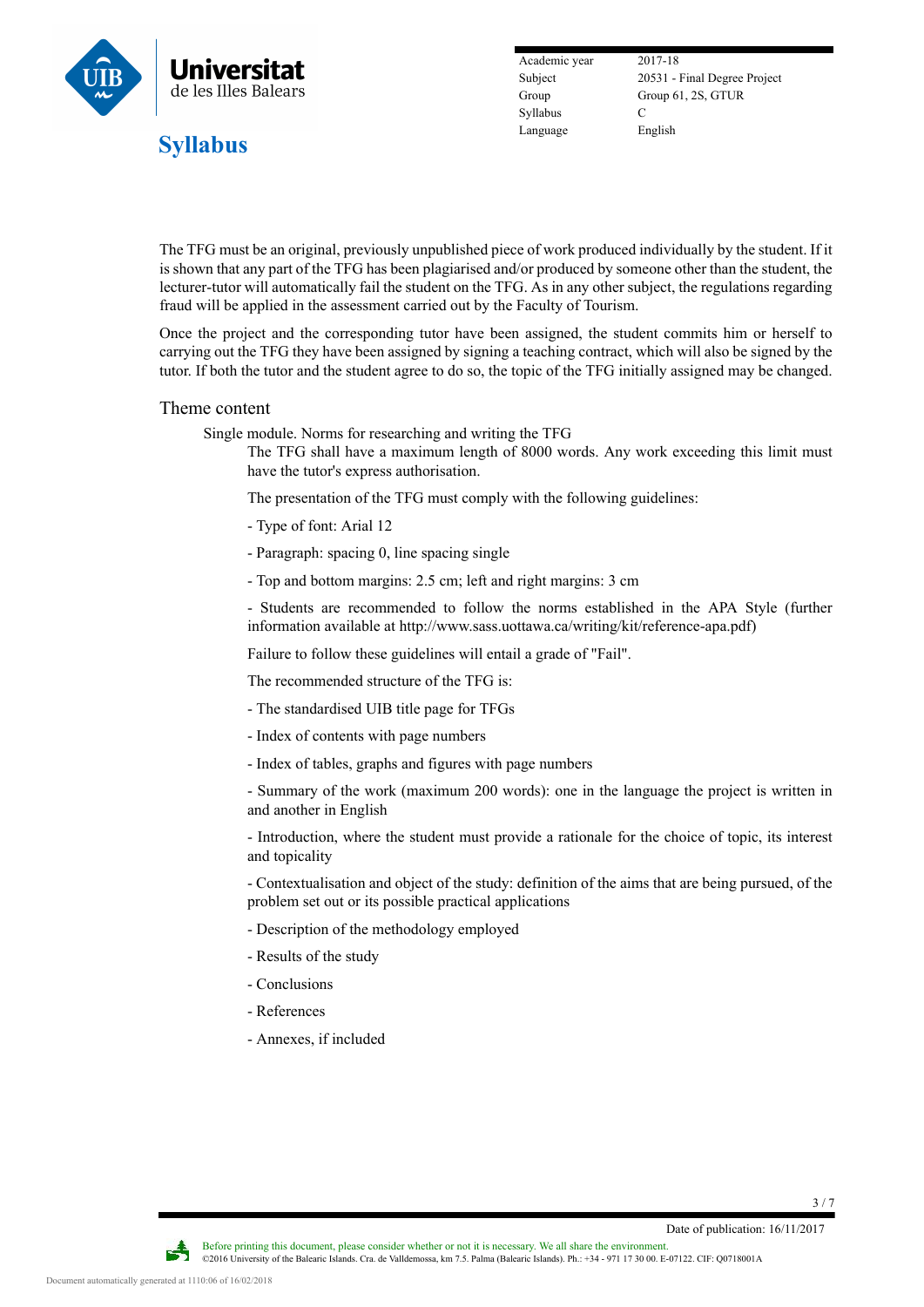

Academic year 2017-18 Syllabus C Language English

Subject 20531 - Final Degree Project Group Group 61, 2S, GTUR

The TFG can be written in any of the languages used in the Bachelor's Degree in Tourism (Catalan, Spanish, English, German, French), provided that the lecturer-tutor agrees. Students who wish to follow the international track must write their TFG in English.

## **Teaching methodology**

The methodology used will consist in tutorials (either face-to-face or electronic). The lecturer will provide students with the information, resources and indications he or she considers appropriate so that they can work autonomously to conclude their project in a satisfactory manner and thus accomplish the aims set initially. The lecturer-tutor will be at hand throughout the process of researching and writing the assignment, and will also arrange periodic meetings with students during office hours in order to evaluate the progress being made on their projects. Additionally, compulsory activities (which will not be given a grade), such as attending training sessions, may also be proposed in order to pass the subject.

Students will be entitled to a review of a draft of their work if it is submitted to the tutor allowing sufficient time for it to be reviewed and, if necessary, corrected.

With the aim of favouring the student's autonomy and personal work, the subject is part of the 'Campus Extens' project, which is aimed at promoting flexible distance learning and incorporates the use of telematics in university teaching. Thus, through the use of the distance-learning platform Moodle, documents will be made available to the student and he or she will be able to communicate via electronic means with the lecturer-tutor.

| <b>Modality</b>       | <b>Name</b>                                           | Typ. Grp.         | <b>Description</b>                                                                                                                                                                                                                                                                                                                                                                                                                                                                                                                                                                      | <b>Hours</b> |
|-----------------------|-------------------------------------------------------|-------------------|-----------------------------------------------------------------------------------------------------------------------------------------------------------------------------------------------------------------------------------------------------------------------------------------------------------------------------------------------------------------------------------------------------------------------------------------------------------------------------------------------------------------------------------------------------------------------------------------|--------------|
| <b>ECTS</b> tutorials | Work with the tutor                                   | Small group $(P)$ | Periodic tutorials will be held. The student must attend the<br>ECTS tutorials set by the tutor and which are considered<br>indispensable in order to produce the TFG correctly. On<br>the one hand, the lecturer-tutor will provide the student<br>with the information, resources and indications he or she<br>needs to guide them towards the satisfactory completion of<br>the TFG. On the other hand, the student will show the<br>tutor how the assignment is progressing and will discuss any<br>possible doubts that may have arisen while carrying out the<br>autonomous work. | 3            |
| Assessment            | Public presentation<br>of the final degree<br>project | Small group $(P)$ | Once the content of the work has been assessed, and if<br>the lecturer-tutor considers it fitting and gives his or her<br>authorisation, the                                                                                                                                                                                                                                                                                                                                                                                                                                            |              |
|                       |                                                       |                   | student can choose to defend his or her work before a<br>committee.                                                                                                                                                                                                                                                                                                                                                                                                                                                                                                                     |              |

#### In-class work activities

At the beginning of the semester a schedule of the subject will be made available to students through the UIBdigital platform. The schedule shall at least include the dates when the continuing assessment tests will be conducted and the hand-in dates for the assignments. In addition, the lecturer shall inform students as to whether the subject work plan will be carried out through the schedule or through another way included in the Campus Extens platform.

Distance education work activities

Date of publication: 16/11/2017

Before printing this document, please consider whether or not it is necessary. We all share the environment. ©2016 University of the Balearic Islands. Cra. de Valldemossa, km 7.5. Palma (Balearic Islands). Ph.: +34 - 971 17 30 00. E-07122. CIF: Q0718001A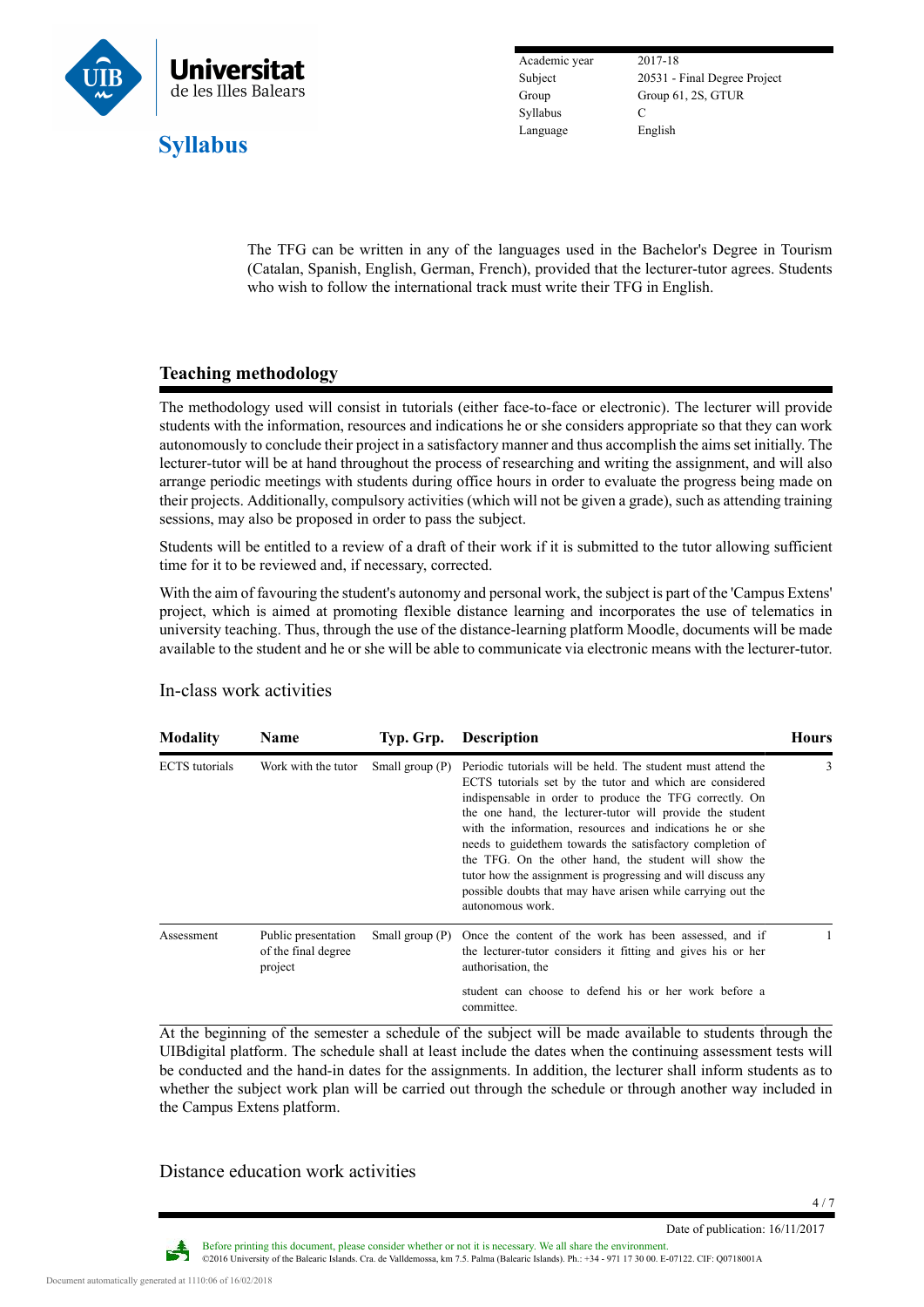

Academic year 2017-18 Syllabus C Language English

Subject 20531 - Final Degree Project Group Group 61, 2S, GTUR

| <b>Modality</b>           | <b>Name</b>                              | <b>Description</b>                                                                                                                                                                                                                                                                                                                                        | <b>Hours</b> |
|---------------------------|------------------------------------------|-----------------------------------------------------------------------------------------------------------------------------------------------------------------------------------------------------------------------------------------------------------------------------------------------------------------------------------------------------------|--------------|
| Individual self-<br>study | Execution of the final<br>degree project | Development of a research project, the design of a business initiative project<br>or the application of the knowledge acquired in the field of tourism, by<br>producing a monographic assignment. This must be an original unpublished<br>piece of work researched and written individually by the student following<br>the lecturer-tutor's indications. | 146          |

### Specific risks and protective measures

The learning activities of this course do not entail specific health or safety risks for the students and therefore no special protective measures are needed.

## **Student learning assessment**

Assessment will consist of two parts:

1st) The completion of the final degree project (compulsory)

2nd) The public presentation of the final degree project (voluntary and requires the tutor's authorisation)

1st) The first part will be assessed by the lecturer-tutor, who can award a maximum mark of 7 out of 10. Initially, the lecturer-tutor will evaluate the TFG with a mark out of 10. If the mark obtained by the student is below 7, the final grade of the TFG will be that mark. If the lecturer-tutor thinks that the TFG can be awarded a mark higher than 7, he or she will give a maximum of 7 and will recommend the student present the TFG publicly before a committee in order to obtain a higher mark. In this way, the committee will decide on the final mark (between 7 and 10).

2nd) Students who have obtained the maximum mark for their TFG in the first part of the assessment, that is, 7 out of 10, and wish to go for a higher mark may choose to present their project publicly. Students who decide on this option must submit an application to defend their project before a committee at the administrative services in the G.M. de Jovellanos building. Students will have, at most, the two working days following the posting of their marks to submit their application. The examining committee will be made up of, at least, two lecturers and will decide on the final mark for the TFG presented by the student. Students who choose to present their project publicly will do so on the date and at the time set during the exam window of the second semester.

With respect to the grade of absent/fail:

- Students registered in the subject TFG who have never been assigned a project or a tutor, that is, who have never signed a teaching contract, will be graded as "Absent", as will those who do not submit the project before the deadline.

- Students who do not pass the objectives of the subject or who do not submit the project in the established form will be given a grade of "Fail". Furthermore, if it is proved that the TFG is not original and/or has been produced by a third party other than the enrolled student, the lecturer-tutor will automatically award the student a grade of "Fail".

In the event that the student does not submit the TFG the academic year they first enrolled in the subject, they can continue with the same topic and tutor the following year, provided that the tutor agrees. In this case, the

©2016 University of the Balearic Islands. Cra. de Valldemossa, km 7.5. Palma (Balearic Islands). Ph.: +34 - 971 17 30 00. E-07122. CIF: Q0718001A

Before printing this document, please consider whether or not it is necessary. We all share the environment.

5 / 7

Date of publication: 16/11/2017

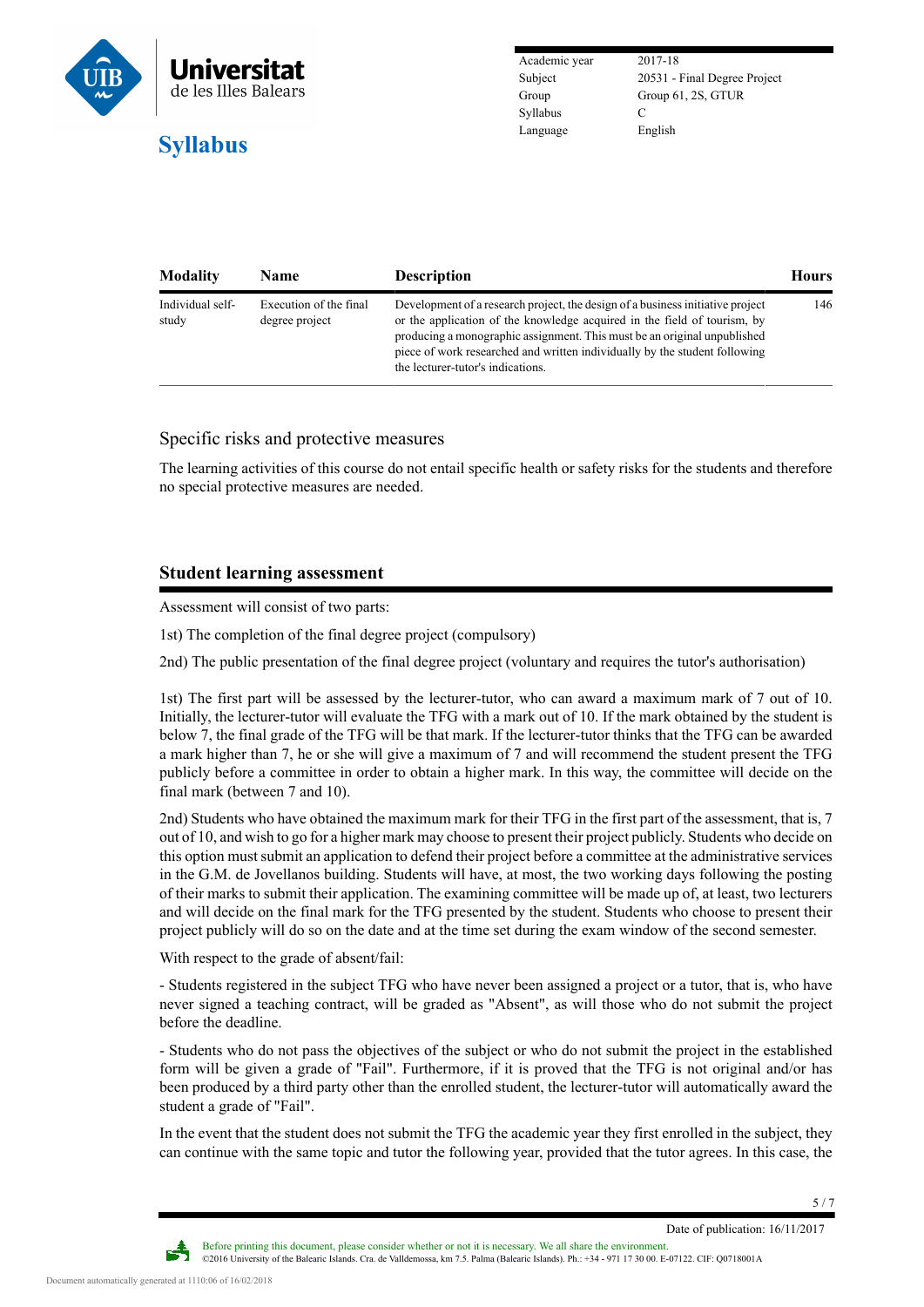

Academic year 2017-18 Syllabus C Language English

Subject 20531 - Final Degree Project Group Group 61, 2S, GTUR

student must pay the academic supervision only to continue being enrolled in the course. Tuition for academic supervision will be formalized during the regular registration period.

The student can apply for early assessment, according to the rules stated in the academic Regulation. They must make a formal request in the administrative services of the Faculty of Tourism during November. This implies that the TFG will be evaluated in February, with no chance of being assessed in June.

#### **Public presentation of the final degree project**

| Modality            | Assessment                                                                                                                                                                                                                                                                                                                                                                                              |  |  |  |
|---------------------|---------------------------------------------------------------------------------------------------------------------------------------------------------------------------------------------------------------------------------------------------------------------------------------------------------------------------------------------------------------------------------------------------------|--|--|--|
| Technique           | Papers and projects (non-retrievable)                                                                                                                                                                                                                                                                                                                                                                   |  |  |  |
| Description         | Once the content of the work has been assessed, and if the lecturer-tutor considers it fitting and gives his or                                                                                                                                                                                                                                                                                         |  |  |  |
|                     | her authorisation, the student can choose to defend his or her work before a committee.                                                                                                                                                                                                                                                                                                                 |  |  |  |
| Assessment criteria | Once the content of the work has been evaluated, and if the lecturer-tutor considers it fitting and gives his or<br>her authorisation, the student can defend the project before a committee.                                                                                                                                                                                                           |  |  |  |
|                     | Students who have obtained the maximum mark in the lecturer-tutor's assessment of their TFG, that is, 7 out                                                                                                                                                                                                                                                                                             |  |  |  |
|                     | of 10, and whose tutor has expressly recommended they try to achieve a higher mark can opt for the public<br>presentation, provided they wish to.                                                                                                                                                                                                                                                       |  |  |  |
|                     | The committee will attempt to evaluate the following aspects:                                                                                                                                                                                                                                                                                                                                           |  |  |  |
|                     | 1. Clarity and precision in the presentation                                                                                                                                                                                                                                                                                                                                                            |  |  |  |
|                     | 2. Use of correct language and appropriate vocabulary                                                                                                                                                                                                                                                                                                                                                   |  |  |  |
|                     | 3. Originality, organisation and quality of the content                                                                                                                                                                                                                                                                                                                                                 |  |  |  |
|                     | 4. Presentation of results and main conclusions                                                                                                                                                                                                                                                                                                                                                         |  |  |  |
|                     | 5. Appropriateness of the answers given to the questions asked by the committee                                                                                                                                                                                                                                                                                                                         |  |  |  |
|                     | 6. The presentation must be appropriate to the content of the written work                                                                                                                                                                                                                                                                                                                              |  |  |  |
|                     | Each student will have a maximum of 15 minutes to carry out the public presentation of the project, preferably<br>with some audiovisual support (PowerPoint or similar). On finishing the presentation, the committee will have<br>10 minutes to ask the student any questions it deems appropriate. Students who wish to follow the International<br>Track must deliver their presentation in English. |  |  |  |

Final grade percentage: 30%

### **Execution of the final degree project**

| Modality            | Individual self-study                                                                                                                                                                                                                                                                                                                                  |
|---------------------|--------------------------------------------------------------------------------------------------------------------------------------------------------------------------------------------------------------------------------------------------------------------------------------------------------------------------------------------------------|
| Technique           | Papers and projects (non-retrievable)                                                                                                                                                                                                                                                                                                                  |
| Description         | Development of a research project, the design of a business initiative project or the application of the<br>knowledge acquired in the field of tourism, by producing a monographic assignment. This must be an<br>original unpublished piece of work researched and written individually by the student following the lecture-<br>tutor's indications. |
| Assessment criteria | Development of a research project, the design of a business initiative project or the application of the knowledge<br>acquired in the field of tourism, by producing a monographic assignment. This must be an original unpublished<br>piece of work researched and written individually by the student following the lecturer-tutor's indications.    |
|                     | In this part a maximum mark of 7 out of 10 can be obtained.                                                                                                                                                                                                                                                                                            |
|                     | The lecturer-tutor will basically attempt to evaluate the following aspects:                                                                                                                                                                                                                                                                           |
|                     | 1. Originality, complexity, contribution to the knowledge on the topic, as well as the personal contributions<br>2. Appropriateness and correction of the methodology used                                                                                                                                                                             |

6 / 7

Date of publication: 16/11/2017

÷ ©2016 University of the Balearic Islands. Cra. de Valldemossa, km 7.5. Palma (Balearic Islands). Ph.: +34 - 971 17 30 00. E-07122. CIF: Q0718001A

Before printing this document, please consider whether or not it is necessary. We all share the environment.